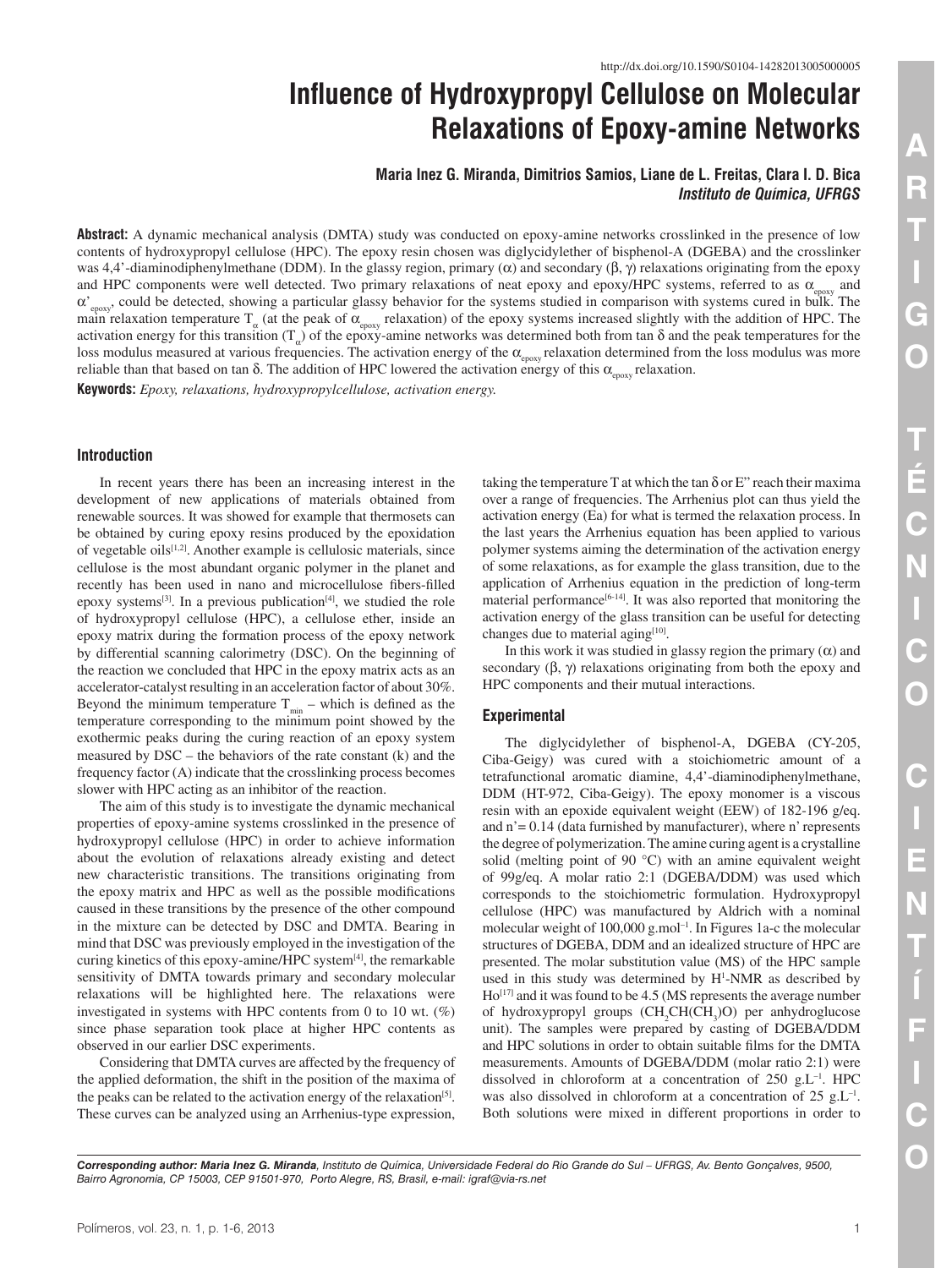obtain systems whose composition varied from 0 to 10 wt. (%) and pure HPC and epoxy control samples were analyzed. The mixture was maintained under constant stirring during four hours at room temperature. The solutions were put into aluminum plates in order to evaporate the excess of solvent and stayed at room temperature during seven days. The samples were then submitted to reduced pressure for ten hours and finally they were oven-cured for 1 hour at 120 °C to guarantee that complete cure took place as reported in our previous papers<sup>[4,15,16]</sup>. In order to verify that the samples were fully cured, DSC scans were made for cured samples originated from casting preparation and the thermograms are showed in Figure 2. The analysis was made using DSC technique (DSC-4 Perkin-Elmer equipment, samples weighting 10 mg, under inert atmosphere and at 5 [°C.min](C.min)<sup>-1</sup>) to the samples obtained under casting in the 0 wt. (%) HPC, 8 wt. (%) HPC and 100 wt. (%) HPC concentrations. From the thermograms showed in Figure 2 it is possible to see (at 0 wt.  $(\%)$ ) HPC) that there was a single transition around 135 °C related to main glass transition event (Tg). At 100 wt.  $(\%)$  HPC, it is possible to assign around 200 °C the liquid-crystalline transition of HPC. It can be seen also (in the 0 wt.  $(\%)$  HPC, 8 wt.  $(\%)$  HPC samples) that there is not any residual heat which confirms that the samples were fully cured. IR analysis (cured samples in KBr) did not detect the presence of solvent. The cured samples did not show turbidity at concentrations smaller than 10 wt% HPC but above 10 wt.  $(\%)$ they were opaque. Afterwards the cured samples were cut in a rectangular shape with  $2 \times 0.5$  cm and had around 0.6 mm thickness. The dynamic mechanical experiments were performed in a Mk-II PL-DMTA *Polymer Laboratories* using the combined head in tensile mode. The temperature was scanned at  $2^{\circ}$ C.min<sup>-1</sup> from  $-150$  to 200 °C. The DMTA measurements were carried out at different frequencies (0.3, 1, 3 and 10 Hz).



**Figure 1.** a) Molecular structure of DGEBA, b) Molecular structure of DDM, c) Molecular structure of HPC.

# **Results and Discussion**

The dynamic mechanical properties of epoxy systems containing different amounts of HPC are shown in Figures 3a, b. Figure 3a shows a schematic representation of the temperature dependence of log E" at 10 Hz for the pure epoxy system, the HPC and a mixture



**Figure 2.** Schematic representation of heat flux (arb. unit) versus temperature curves for the pure epoxy system, the pure HPC and a mixture containing 8 wt. (%) of HPC at  $5^{\circ}$ C.min<sup>-1</sup>.



**Figure 3.** a) Schematic representation of log E" *versus* temperature curves for the pure epoxy system, the pure HPC and a mixture containing 8 wt. (%) of HPC at 10 Hz, b) Temperature dependence of log E' and tan δ for the pure epoxy system, HPC and a mixture containing 8 wt. (%) of HPC at 10 Hz.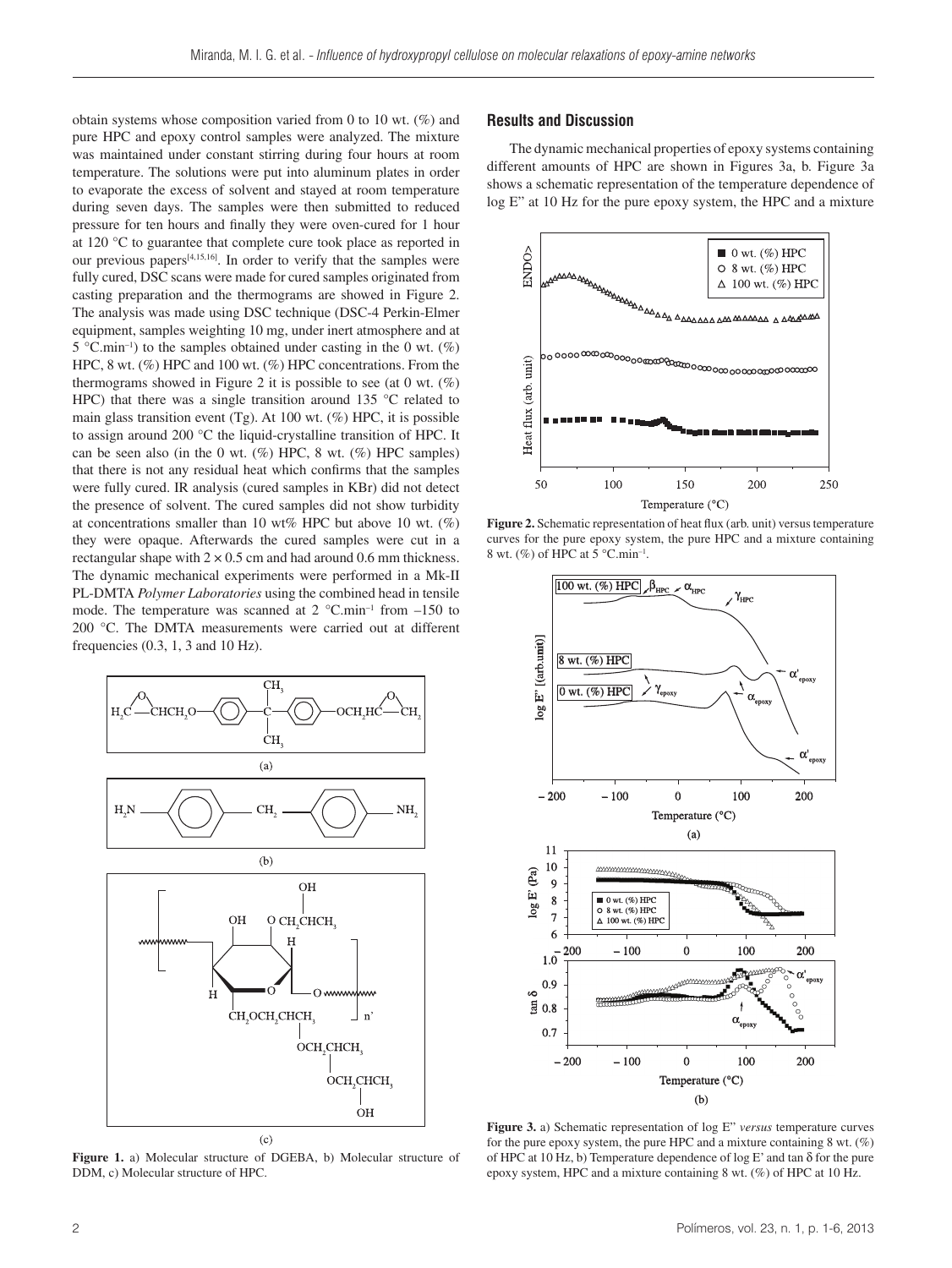containing 8 wt. (%) of HPC. From the three relaxations reported for the DGEBA/DDM epoxy system $[18]$ , the following ones were observed in this study: the α relaxations (so-called  $\alpha_{\text{epoxy}}$  and  $\alpha_{\text{epoxy}}'$ ) which are in the typical glassy to rubber-like transition region and a secondary relaxation (γ), called here  $\gamma_{\text{conv}}$ . The latter one corresponds to the broad transition at temperatures around –60 °C and it is reported to be due to the movement of the portion glycidyl-amine related to the portion of copolymerized DGEBA with DDM[19,20]. The β relaxation was not observed in our systems since there is no signal around 30  $^{\circ}$ C; in the literature<sup>[18]</sup> it is attributed to partially reacted segments and/or to the heterogeneities of sample. In the log E" curve for the pure HPC three relaxations can be observed. The  $\alpha_{\text{HPC}}$  relaxation is attributed to the glass transition region of HPC, the  $\beta_{\text{HPC}}$  relaxation to side groups and main chain movements of HPC while the  $\gamma$ <sub>HPC</sub> relaxation is due to the presence of a supramolecular order related to the formation of a liquid crystalline



**Figure 4.** Log E" *versus* temperature curves for the pure systems and mixtures with different amounts of HPC at 10 Hz.

phase induced by the solvent during the casting process, as assigned by Glasser<sup>[21]</sup>. The  $\alpha$  relaxations of the pure materials are appointed on this Figure 3a to 0 wt. (%) of HPC  $(\alpha_{\text{epoxy}})$  and 100 wt. (%) of HPC  $(\alpha_{\text{HPC}})$ . Figure 3b shows the temperature dependence of log E' and tan  $\delta$  at 10 Hz for the pure epoxy system, the HPC and a mixture containing 8 wt. (%) of HPC.

It is well known that HPC is not a flexible polymer but a semi-rigid one. As cellulose ether, its main chain is the rigid one of cellulose. The lateral propyl groups give some flexibility to HPC but not to the extent of a totally flexible polymer. In fact, under casting and in temperatures below 0 °C showed in Figure 3b (log E' versus Temperature), the pure HPC presents higher log E' values than epoxy systems. Besides that, the addition of 8 wt. (%) HPC on epoxy matrix does not affect significantly the log E' comparing to the pure epoxy matrix. This behavior was observed only below  $\alpha_{\text{env}}$ .

In the log E" (Figure 3a) and tan  $\delta$  (Figure 3b) curves for the epoxy system containing 8 wt. (%) of HPC a relaxation around 150 °C and called the  $\alpha$ <sup>'</sup><sub>epoxy</sub> relaxation can be observed. At the same temperature range the  $\alpha'_{\text{epoxy}}$  relaxation also appears as a small peak in the curve for the pure epoxy system. It is clear in Figure 3a, that there are two glass transitions of the pure system,  $\alpha$ <sup>'</sup><sub>epoxy</sub> detected around 150 °C and  $\alpha_{\text{enovy}}$  around 80 °C.

Considering that DMTA experiments were run at a lower heating rate than DSC experiments, it is acceptable that the transition  $\alpha_{\text{enov}}$  detected around 80 °C (2 °C.min<sup>-1</sup>) corresponds to the transition around 135 °C detected by DSC (5 [°C.min](C.min)<sup>-1</sup>). Besides that, in Figure 4 it was observed that  $\alpha_{\text{epoxy}}$  (at 0 wt. (%) HPC and 8 wt. (%) HPC) occurs at the same temperature, as suggested by the DSC experiment shown in Figure 2. This assumption corroborates the statement that  $\alpha_{\text{epoxy}}$  transition is the main primary transition and in addition it can be taken to evaluate kinetic data. Moreover in Figure 5a,  $\alpha_{\text{enoxy}}$  did not change with increasing HPC content whereas  $\alpha'_{\text{epoxy}}$  did. This is an additional evidence that  $\alpha_{\text{epoxy}}$  is the true main epoxy matrix primary transition.



**Figure** 5. a) Temperature maxima values for different relaxations as a function of HPC content for the measurements carried out at 10 Hz, b) Log E" maxima values for different relaxations as a function of HPC content for the measurements carried out at 10 Hz.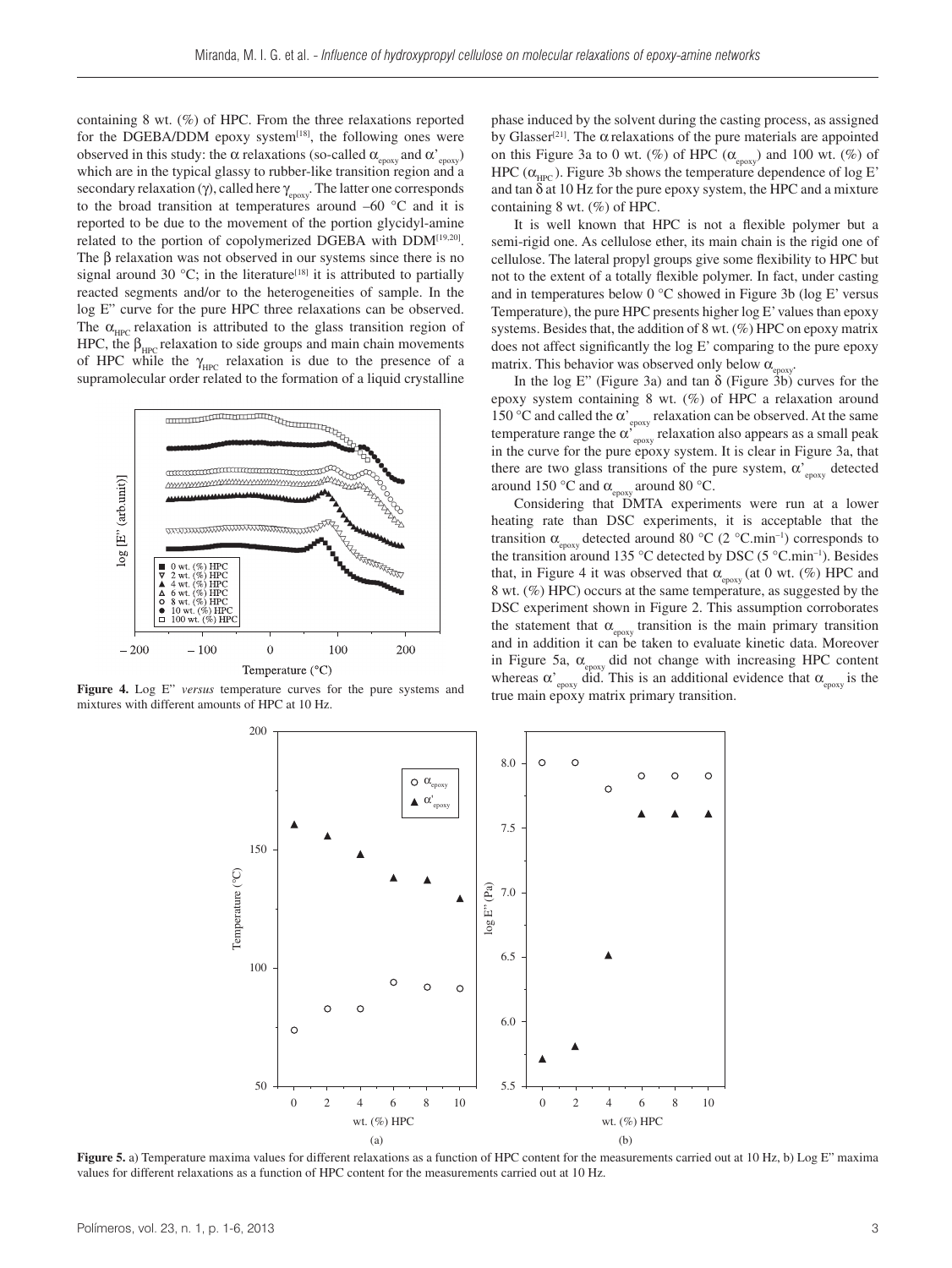Epoxy systems cured under casting could present different glassy regions from that of the bulk systems. This was evident in those epoxy systems where the appearance of two glass transitions is the remarkable difference between systems obtained by casting and by bulk. The main transition  $\alpha_{\text{conv}}$  was chosen to be analyzed in this paper because it can be more quantitatively and accurately evaluated, considering further parameters such as peak temperatures of relaxation for use in kinetic methods.

Figure 4 shows the curves of log E" versus temperature for the pure systems and mixtures with different amounts of HPC which were shifted along the y-axis to show the appearance of  $\alpha$ <sup>'</sup><sub>epoxy</sub> and  $\alpha_{\text{env}}$  relaxations. It was evidenced in this figure that  $\alpha_{\text{env}}$ relaxation intensity got nearby  $\alpha_{\text{epoxy}}$  relaxation intensity with the increasing of HPC content (6 to  $10^{\degree}$  wt.  $(\%)$ ). The influence of HPC on the  $\alpha'_{\text{epoxy}}$  relaxation can be figured out by the fact that the  $\alpha'_{\text{epoxy}}$ relaxation turns to be more clearly defined in presence of HPC. The  $\gamma_{\text{HPC}}$  relaxation influences on epoxy matrix producing a region with characteristics of a glassy region ( $\alpha$ <sup>'</sup><sub>epoxy</sub> relaxation) assigned at higher peak temperatures than those determined to  $\alpha_{\text{epoxy}}$  relaxation. Under casting procedure this  $\alpha$ <sup>'</sup><sub>epoxy</sub> relaxation could indicate the presence of a second microphase within the epoxy matrix and the increase of HPC content could emphasize the existence of this microphase.

Figure 5 shows log E" peak temperature  $(T_{peak})$  and its corresponding value at  $T_{peak}$  of the different relaxations as a function of the HPC content for the measurements carried out at 10 Hz. In Figure 5a it can be observed a slight increase on temperature maxima values of  $\alpha_{\text{epoxy}}$  (so-called  $T_a$ ) relaxations with the increasing HPC concentration in the epoxy matrix. This was also observed in the DSC measurements<sup>[4]</sup> and shows that the molecular mobility and chain flexibility of the epoxy matrix decrease. The  $\alpha'_{\text{epo}xy}$  relaxation suffers a remarkable decrease. The values of  $\log E''''$  maxima (Figure 5b) remain practically constant for the  $\alpha_{\text{enow}}$ , while they show an important increase for the  $\alpha$ <sup>'</sup><sub>epoxy</sub> relaxation (from logE<sup>"</sup> = 5.75 to log  $E'' = 7.50$ ) when the HPC content increases until 6 wt. (%). At higher concentrations the log E" values remain constant. The same behavior was observed at the frequencies of 0.3, 1 and 3 Hz. The increase of log E" (Figure 5b) and the decrease of log E" peak temperature  $(T_{peak})$  (Figure 5a) of  $\alpha'_{epoxy}$  relaxation could indicate that in this region HPC acts as a plasticizing. In HPC-epoxy systems the presence of  $\alpha_{\text{epoxy}}$  and  $\alpha'_{\text{epoxy}}$  relaxations distinguishes the glassy region from that typical of those systems cured in bulk where a single glass transition was reported<sup>[4]</sup>. It is known that the  $T_{g}$  values observed for epoxy systems obtained from casting could be usually 30 degrees (°C) lower than those observed for systems obtained in  $bulk^{[18]}$ . This difference can be explained taking into account the influence of solvent during the curing process. The presence of solvent decreases the chemical reaction probability of DDM with DGEBA and increases the probability of association between  $DGEBA$  molecules<sup>[18]</sup> leading to lower crosslinking densities. Also the association of DGEBA molecules with solvent molecules may lead to the same effect during casting. Taking this into account, the effect of residual quantities of solvent during the curing process could be also contributing to the appearance of a second relaxation on the epoxy glass transition range. Figure 6 shows the loss modulus (log E") at the frequencies of 0.3 (Figure 6a) and 1 Hz (Figure 6b) as a function of temperature. The relaxations (E" maxima) are shifted to higher temperatures with increasing frequency. Considering the small peak which appears at high temperatures we have no sufficient evidences to confirm the presence of a liquid crystalline transition of HPC by DMTA measurements, as assigned by  $DSC^{[4]}$ .

The behavior of the storage modulus (E') was also examined. For HPC contents higher than 6 wt.  $(\%)$ , it was verified that the E' modulus presents two slightly detectable changes in the slope of the curve on the glass transition region (data not shown) indicating the presence of a second relaxation  $\alpha'_{\text{epoxy}}$  on higher temperature in glassy state characteristic of regions with different extent of chain mobility, due to the constraints arising from the higher interaction of epoxy matrix and HPC. At temperatures below the region where α'  $\epsilon_{\text{box}}$  and  $\alpha_{\text{conv}}$  relaxations are present, the curves of the loss modulus (E") show peaks that can be attributed to secondary molecular relaxations. In fact, in glassy region showed in Figures 6a and b, the addition of HPC (6 to 10 wt.  $(\%)$ ) affects slightly the log E" of epoxy matrix. It is not possible to infer about mechanical properties as stiffness of the samples considering this tendency on loss modulus and storage modulus behaviors. These well-defined maxima take place at the same temperature regions where the storage modulus (E') curves show slightly detectable changes in the slope of the curve. The peaks of main  $T_a$  on E" and tan  $\delta$  curves will therefore be used to the kinetic analysis.

The determination of the activation energy for the  $\alpha$ relaxation at  $T_{\alpha}$ , as the main temperature on glassy state, obtained by dynamic mechanical analysis was carried out, considering the temperature shift of the E" and tan  $\delta$  maxima when different frequencies were used in the measurements.

Considering epoxy systems, there are only a few studies in the literature concerning the use of DMTA for determining the activation energies based on the shift of the tan  $\delta$  or E" peaks of  $T_g^{[7, 9]}$  with frequency. Here we use both to calculate the activation



**Figure 6.** a) Logaritmus of the loss modulus as a function of temperature for different HPC contents at frequencies of 0.3 Hz, b) Logaritmus of the loss modulus as a function of temperature for different HPC contents at frequencies of 1 Hz.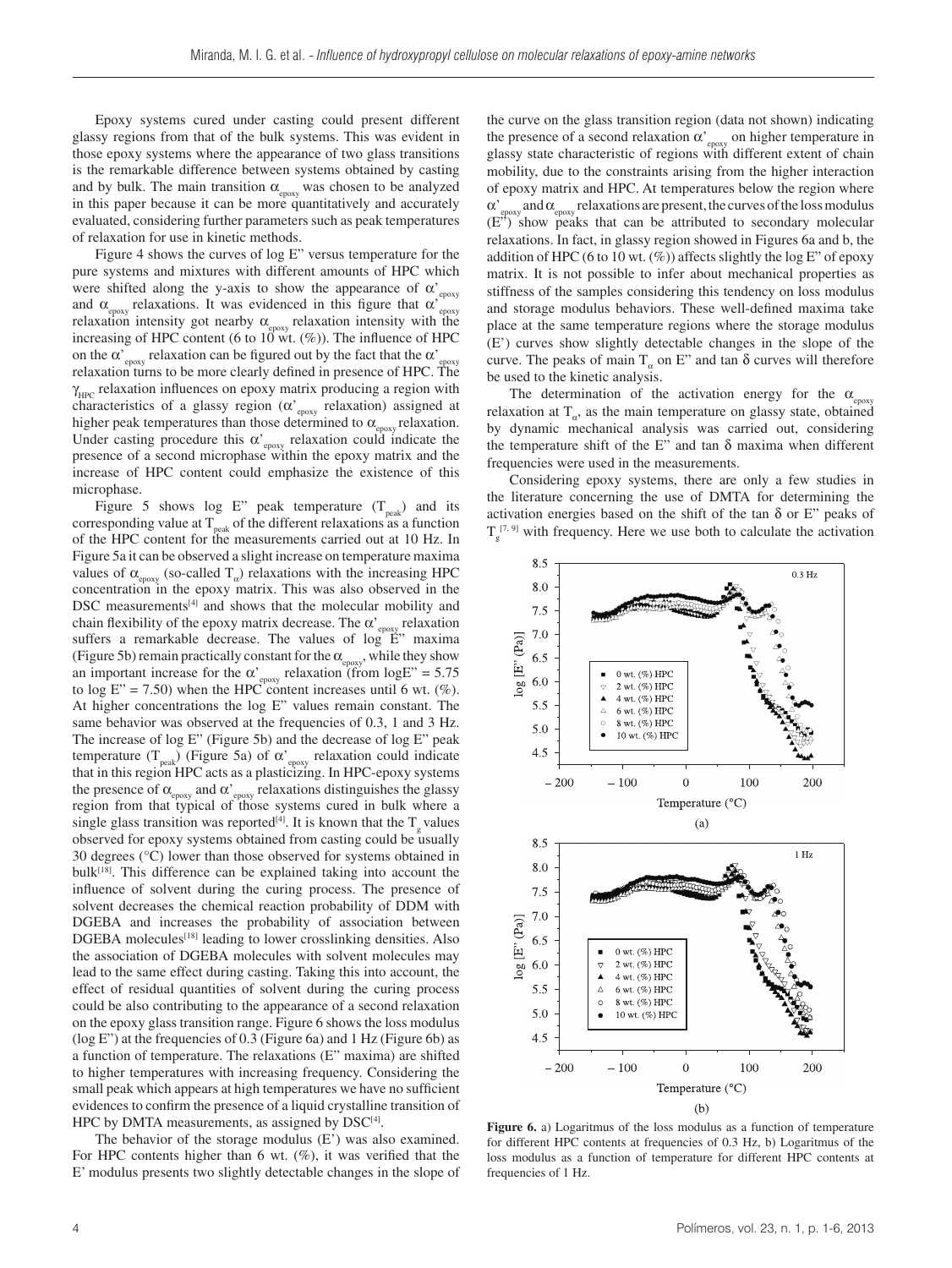energies (Ea) and compare the results as well as the reliability of the results according to the correlation coefficients  $(R<sup>2</sup>)$ . It is known that a relaxation will be seen as a peak on the loss modulus (E") *versus* temperature curves when the frequency of the segmental movement coincides with the experimentally applied frequency. At higher frequencies the process of dissipation will occur at higher temperatures where the molecular motion is faster. This shift on the position of the maxima, with the frequency is related to the activation energy of each transition. In reactional processes the rate constant k(T) can be usually described by the Arrhenius equation,

$$
k(T) = Ao \exp(-Ea/RT)
$$
 (1)

By analogy, this equation can be written as a function of frequency as

$$
ln(f) = lnAo – Ea/RT
$$
 (2)

where f is the frequency in Hz, Ea the activation energy of the transition in energy/mol and T is the maximum absolute transition temperature ( $T_a$  at  $\alpha_{\text{enov}}$ ). The slope of the straight line in the plot ln(f) *versus* 1/T is Ea/R. The DMTA experiments were carried out at 2 °<C.min>–1 because according to kinetic studies[4,7,22] at higher heating rates thermal and material diffusion become dominant factors and higher activation energies were calculated. So the Arrhenius relationship is valid only when the maximum heating rate in DMTA tests does not exceed  $2^{\circ}$ C.min<sup>-1</sup> and consistent activation energy values can be obtained<sup>[7]</sup>. Table 1 presents the results of activation energies at different concentrations of HPC, calculated from tan  $\delta$ and E" peaks of the  $\alpha_{\text{epoxy}}$  relaxation (Ea<sub>E"</sub> and Ea<sub>tan</sub><sub>8</sub>, respectively), and their correlation coefficients  $(R<sup>2</sup>)$ . The activation energy values decrease with increasing content of HPC in the epoxy matrix, the trend is clear for  $\text{Ea}_{\text{E}}$ , but not for  $\text{Ea}_{\text{tan}\delta}$  values whose decrease is not systematic. On the other hand, it is known that  $T_g$  is related with the extent of the cure reaction<sup>[15]</sup>. Therefore the slight increase of  $T_{\alpha}$  with increasing HPC concentration, observed in Figure 5a (represented by circles), indicates that HPC is acting as an accelerator-catalyst. Concerning the correlation coefficients  $(R^2)$ , the activation energies for the  $\alpha_{\text{energy}}$  relaxation calculated from loss modulus (E") peaks are more reliable than those using the loss tangent (tan  $\delta$ ) maxima. Whereas this  $\alpha_{\text{env}}$  relaxation was more quantitatively and accurately evaluated it is worth to compare its activation energy with reported values of activation energy of the glass transition. Samios and Riegel<sup>[23]</sup> obtained for the same epoxy system in bulk, the activation energy of  $630 \text{ kJ}$ .mol<sup>-1</sup> leading to the conclusion that in kinetic terms, or Ea terms, the epoxy system without HPC obtained by casting does not differ significantly  $(624 \text{ kJ.mol}^{-1})$  from that obtained in bulk. Moreover Li et al.<sup>[7]</sup> also observed for a similar epoxy system that the activation energy values of the glass transition were around 500 kJ.mol<sup>-1</sup> while Goertzen et al.<sup>[9]</sup> observed Ea values around 300 [kJ.mol–](kJ.mol)1 for a carbon/DGEBA epoxy cured with an aliphatic amine. Considering the activation energy downward with

**Table 1.** Activation energies (Ea) and correlation coefficient ( $\mathbb{R}^2$ ) of the  $\alpha_{\text{epoxy}}$ relaxation calculated from the shift of the tan  $\delta$  and E" peaks with frequency for samples with different contents of HPC.

| wt. $(\%)$ of<br><b>HPC</b> | $Ea_{\rm F}$<br>$(k, J. mol-1)$ | $\mathbb{R}^2$ | $\mathrm{Ea}_{\tan\!\delta}$<br>$(k, J. mol-1)$ | $\mathbb{R}^2$ |
|-----------------------------|---------------------------------|----------------|-------------------------------------------------|----------------|
| $\Omega$                    | 624                             | 0.9998         | 543                                             | 0.9663         |
| $\overline{c}$              | 562                             | 0.9987         | 429                                             | 0.8370         |
| 4                           | 543                             | 0.9902         | 559                                             | 0.9902         |
| 6                           | 482                             | 0.9996         | 484                                             | 0.9385         |
| 8                           | 513                             | 0.9996         | 496                                             | 0.8930         |
| 10                          | 474                             | 0.9996         | 425                                             | 0.9755         |

the increasing of HPC content on  $\alpha_{\text{epoxy}}$  relaxation and the presence of  $\alpha$ <sup>'</sup><sub>epoxy</sub> relaxation, two relevant aspects should be contributing to this singular behavior: the presence of the residual solvent quantities and the possible catalyst role of HPC. The hydroxyl groups of HPC and its semi-rigid polymer chain induce a microphase appearance during the curing process. The most significant differences seem to be in the values of  $\alpha_{\text{epoxy}}$  and  $\alpha'_{\text{epoxy}}$  temperatures (as shown in Figures 4, 5a, b).

#### **Conclusions**

The dynamic mechanical relaxations of the epoxy system (DGEBA-DDM) crosslinked in the presence of the cellulose ether hydroxypropyl cellulose (HPC) were well identified by applying the DMTA technique for a long range of frequencies. It was observed that even low contents of HPC affect the behavior of the epoxy-amine network.

In HPC-epoxy systems obtained by casting, the presence of two  $\alpha$  relaxations ( $\alpha_{\text{epoxy}}$  and  $\alpha_{\text{epoxy}}'$ ) was observed and distinguishes the glassy region from that typical of those systems cured in bulk where a single  $\alpha$  relaxation is characteristic. Despite this, the activation energy value calculated for the  $\alpha_{\text{enov}}$  relaxation (in T<sub>a</sub>) for neat epoxy system cured using casting does not differ significantly from that obtained at  $\alpha$  relaxation (in T<sub>g</sub>) in bulk.

The activation energy of the  $\alpha_{\text{epoxy}}$  relaxation determined by loss modulus was more reliable than that based on tan delta. This was explained as a function of the fact that tan delta contains an elastic component. The addition of HPC lowered the activation energy of this  $\alpha_{\text{energy}}$  relaxation because HPC possesses a semi-rigid polymer chain with hydroxyl groups performing interactions. Finally, it was observed the *sui generis* role of HPC that has acted in the epoxy matrix as a catalyst, a promoter of a second phase and a plasticizer.

#### **Acknowledgements**

CAPES-REUNI and CNPq for financial support and fellowships.

### **References**

- 1. Martini, D. S.; Braga, B. A. & Samios, D. Polymer, **50**, p.2919 (2009). <http://dx.doi.org/10.1016/j.polymer.2009.03.058>
- 2. Jin, F. L. & Park, S. J. J. Ind. Eng. Chem., **13**, p.808 (2007).
- 3. Stefani, P. M.; Perez, C. J.; Alvarez, V. A. & Vazquez, A. J. Appl. Polym. Sci., **109**, p.1009 (2008).<http://dx.doi.org/10.1002/app.28162>
- 4. Miranda, M. I. G.; Jacobs, C. A. B.; Bica, C. I. D. & Samios, D. J. Appl. Polym. Sci., **87**, p.676 (2003). [http://dx.doi.org/10.1002/](http://dx.doi.org/10.1002/app.11456) [app.11456](http://dx.doi.org/10.1002/app.11456)
- 5. Ward, I. M. "Mechanical Properties of Solid Polymers", 2nd ed., Wiley, New York (1990).
- 6. Haines, P. J. "Thermal Methods of Analysis, Principles, Applications and Problems", Chapman and Hall, New York (1995).
- 7. Li, G.; Lee-Sullivan, P. & Thring, R. W. J. Therm. Anal. Calorim., **60**, p.377 (2000). <http://dx.doi.org/10.1023/A:1010120921582>
- 8. Chen, D. Z.; Tang, C. Y.; Chan, K. C.; Tsui, C. P.; Yu, P. H. F.; Leung, M. C. P. & Uskokovic, P. S. - Compos. Sci. Tech., **67**, p.1617 (2007). <http://dx.doi.org/10.1016/j.compscitech.2006.07.034>
- 9. Goertzen, W. K. & Kessler, M. R. Compos. Part B, **38**, p.1 (2007). <http://dx.doi.org/10.1016/j.compositesb.2006.06.002>
- 10. Karbhari, V. & Wang, Q. Compos. Part B-Eng., **35**, p.299 (2004). <http://dx.doi.org/10.1016/j.compositesb.2004.01.003>
- 11. Peng, Z.; Kong, L. X. & Li, S. D. Synth. Metals, **152**, p.25 (2005). <http://dx.doi.org/10.1016/j.synthmet.2005.07.098>